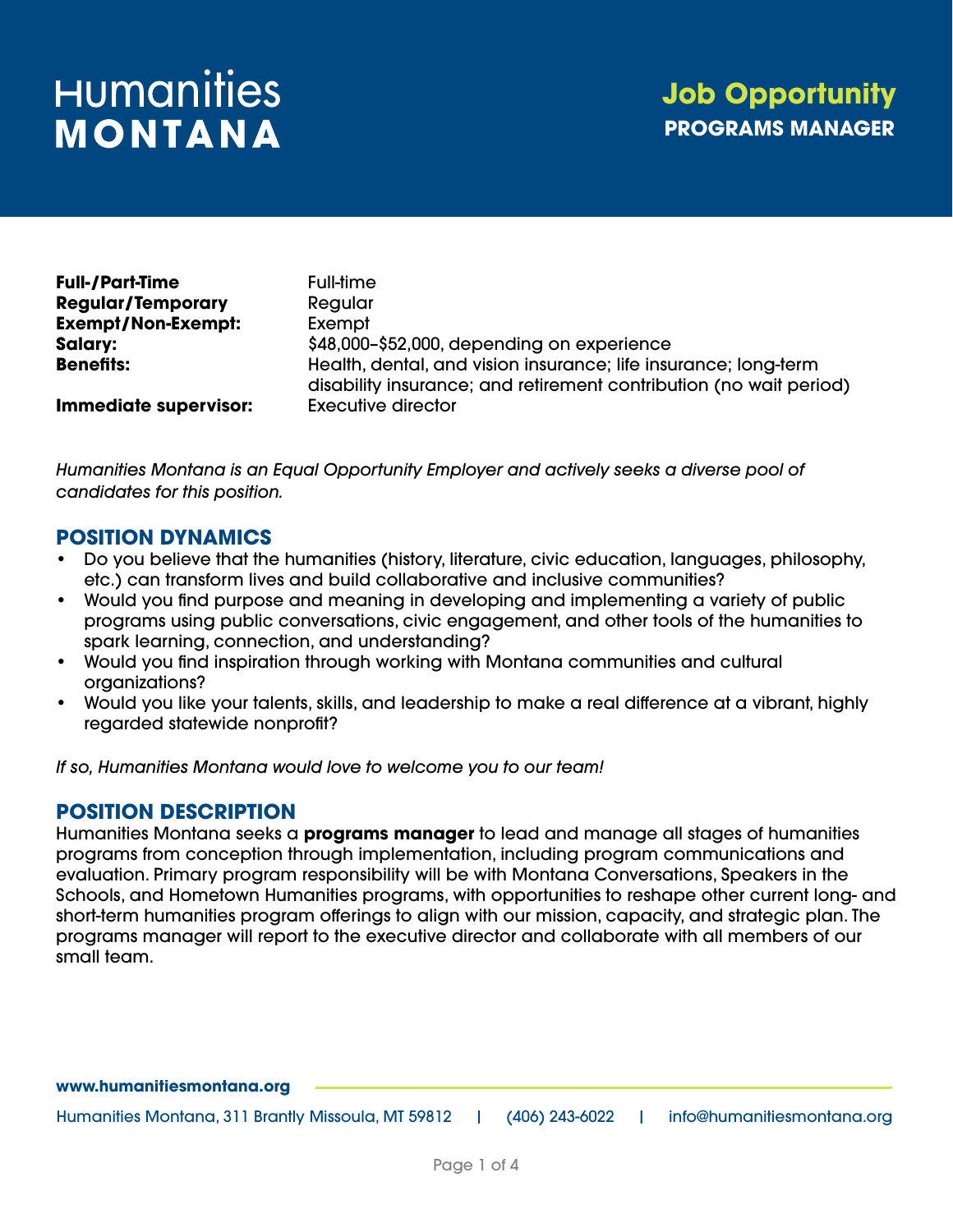# Humanities MONTANA

### **KNOWLEDGE/SKILLS/ABILITIES**

- Excited about Humanities Montana's mission and eager to learn more about the field of public humanities
- Passionate about Montana and the role the humanities can play in the future of our diverse and changing state
- Excellent written, oral, and presentation skills, including the ability to adapt tone and style depending on audience and setting
- Strong task-management skills, including the ability to prioritize when managing a portfolio of programs with multiple deadlines
- Strong interpersonal and active listening skills with the ability to effectively interface with Humanities Montana colleagues and constituents throughout the state
- Experience with project management; extremely detail-oriented and able to establish new systems and processes as needed
- Skilled with technology: Experience with or ability to learn Microsoft Office Suite; DocuSign; LastPass; Google WorkSpace; and our program management and constituent databases, [Foundant](https://www.foundant.com/) and [Salsa CRM](https://www.salsalabs.com/crm-overview)

### **RESPONSIBILITIES AND DUTIES:**

### **Program Management**

- Responsible for program project management and thinking strategically and creatively about how to enhance Humanities Montana's programs with our audiences and partners
- Manage a portfolio of several programs, such as Montana Conversations, Speakers in the Schools, and Hometown Humanities
- Share responsibility for other Humanities Montana programs, such as Democracy Project and Center for the Book
- Coordinate event and program details, scheduling, etc.
- Staff Humanities Montana programs, including occasional evening and weekend events

### **Outreach and Relationship Building**

- Provide outreach and communications to program presenters
- Curate Montana Conversations and Speakers in the Schools speakers catalog and recruit new speakers
- Maintain and create new relationships with partnering organizations in Montana's cultural community—schools, libraries, museums, etc.
- Enhance program outreach to rural communities and to organizations serving Native

[Humanities Montana, 311 Brantly Missoula, MT 59812](https://goo.gl/maps/gRVq1bV7xadMTE7P6) | [\(406\) 243-6022](tel:14062436022) | [info@humanitiesmontana.org](mailto:info@humanitiesmontana.org)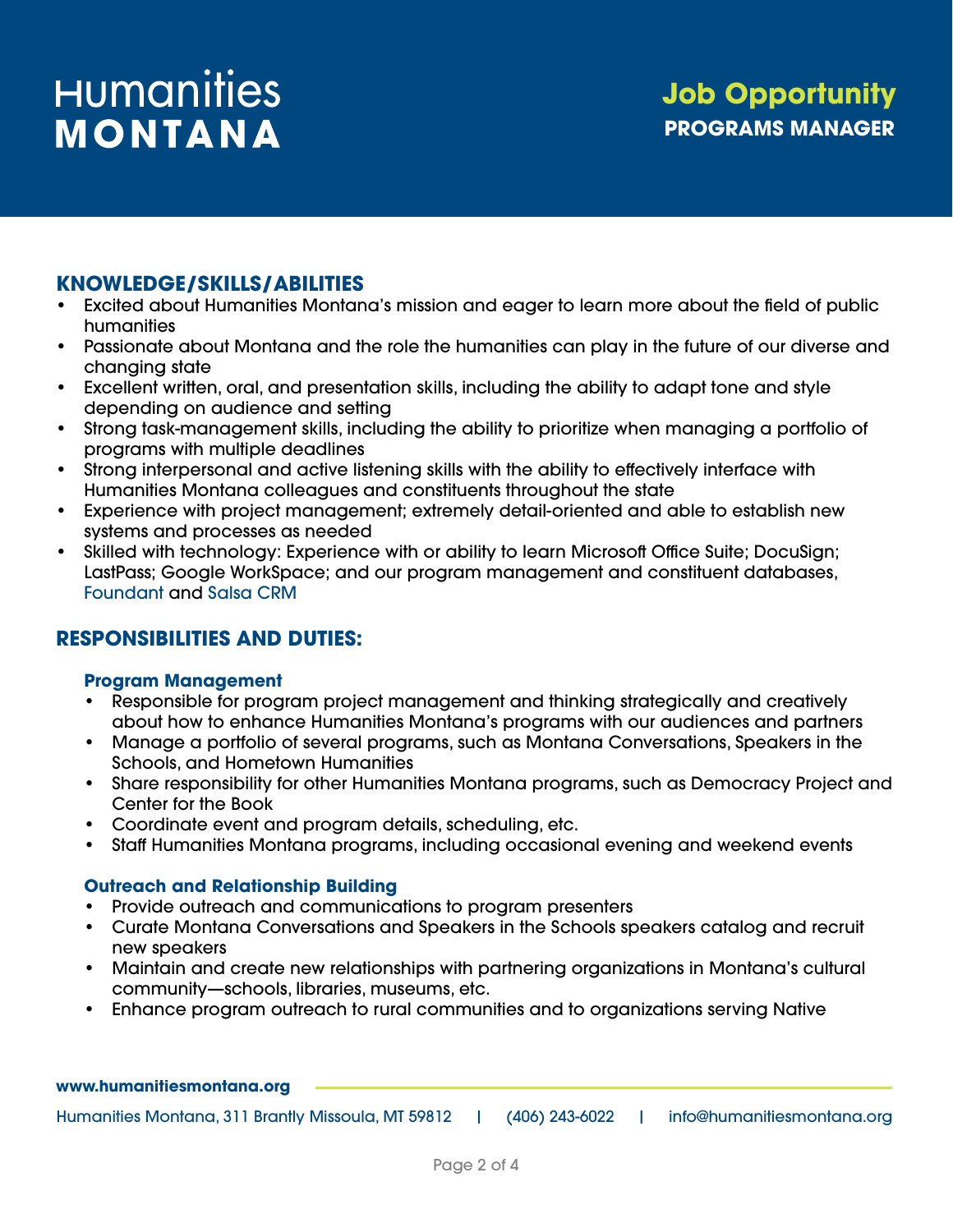# **Humanities MONTANA**

populations throughout Montana

### **Reporting and Monitoring**

- Track and evaluate programs, and collect evaluation data
- Produce compliance reports based on program data
- Oversee and monitor program budget lines in collaboration with the accountant and the executive director
- Interact with and provide reports for the board of directors
- Assist office manager with maintaining accurate and up-to-date contact records and program data in our internal databases

### **Organizational Goals and Administration**

- Support the development and implementation of diversity, equity, inclusion, and access goals of Humanities Montana in its programs through continuous learning and improvement
- Write newsletter and general communications content related to programs, and develop communications plan for each program
- Collaborate with Humanities Montana staff in development, grants, and communications to enhance opportunities, resources, and outreach for Humanities Montana
- Participate in regular team meetings and trainings
- Travel overnight within Montana multiple times per year to attend board meetings and Humanities Montana programs

### **EDUCATION AND/OR EQUIVALENT EXPERIENCE**

• Completed bachelor's degree in a humanities discipline or equivalent combination of education and experience

We realize there are some great candidates who won't check all these boxes, and we also know that you might bring important skills that we haven't considered. If that's you, don't hesitate to apply and tell us about yourself!

### **WORK ENVIRONMENT**

Humanities Montana offers the opportunity for new team members to contribute to an inclusive, welcoming, and vibrant team. We are a small organization with a big impact throughout the state, so that means our office environment is fast-paced with multiple overlapping deadlines and initiatives. As a humanities organization, we aim to bring our mission of transformative conversations

#### **[www.humanitiesmontana.org](https://www.humanitiesmontana.org/)**

[Humanities Montana, 311 Brantly Missoula, MT 59812](https://goo.gl/maps/gRVq1bV7xadMTE7P6) | [\(406\) 243-6022](tel:14062436022) | [info@humanitiesmontana.org](mailto:info@humanitiesmontana.org)